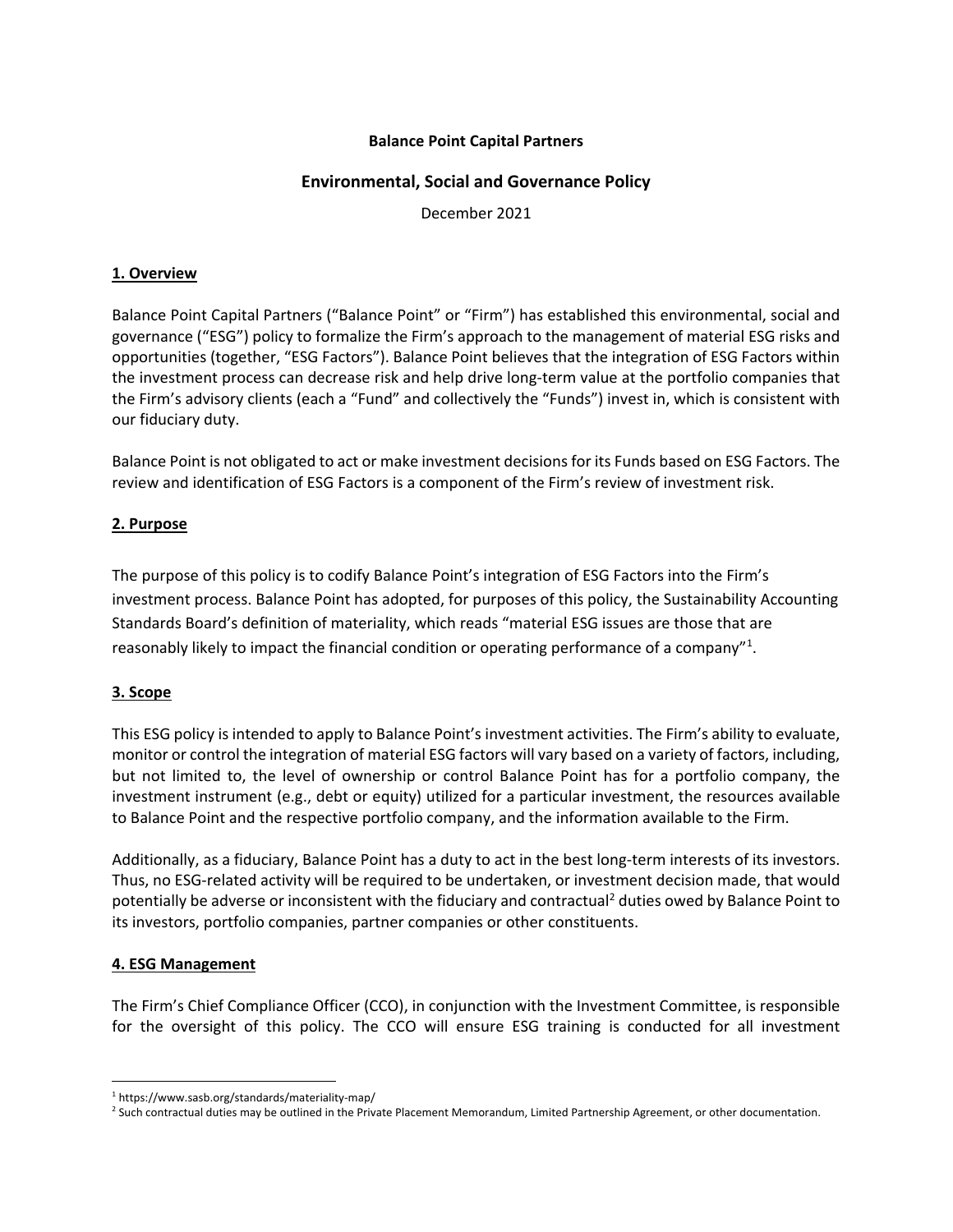professionals on a periodic basis and is also responsible for the distribution of the ESG policy to all employees, upon hire and upon any material update to the policy.

Application and implementation of the ESG policy is the responsibility of Balance Point's investment team. The Firm's investment team ensures that the implementation of the Firm's ESG policy is applied according to the guidelines set forth below, as appropriate and practicable. A portfolio's company's business, the best interest of Balance Point's clients and the cadence of the investment process are examples of factors that the investment team will consider in the implementation of the policy.

## **5. ESG Integration**

Balance Point seeks to integrate the consideration and management of material ESG Factors across the portfolio, subject to limitations outlined elsewhere in this policy and other relevant documents.

• **Diligence & Execution:** During the pre-investment diligence and investment execution phases, Balance Point's investment team seeks to identify material ESG risks using the Firm's ESG questionnaire ("ESG Questionnaire"). In addition to the ESG Questionnaire, investment professionals may use accounting, legal, financial, tax, human capital, or other diligence items in the assessment of material ESG Factors.

The completed ESG Questionnaire will be maintained by the relevant investment team and any material ESG Factors identified through the questionnaire or other diligence items will be documented and communicated to the Investment Committee. The Investment Committee will review any identified material ESG Factors prior to execution of an investment.

• **Monitoring:** Balance Point's investment teams are responsible for monitoring any material ESG Factor(s) identified during the diligence and execution phase. In addition, investment teams will determine any relevant action items based on such identified ESG Factors.

Additionally, Balance Point will redistribute the ESG Questionnaire to each portfolio company on an annual basis. The completed questionnaires will be reviewed by the relevant investment professionals and, if any potential material ESG Factors are identified, they will be communicated to the Investment Committee for review. Material ESG Factors discovered outside the use of the questionnaire will also be communicated to the Investment Committee.

#### **6. Firm Alignment with ESG Practices**

Balance Point is committed to conducting itself in line with this ESG Policy. Each employee is guided by the Firm's Code of Ethics and Compliance Policies and Procedures, which sets forth required standards for behavior. These policies emphasize the Firm's commitment to observe all applicable laws, outlines basic standards of legal and ethical behavior, and provides a reporting mechanism for violations of such standards. In addition to the Chief Compliance Officer, the Investment Committee helps promote and maintain these standards.

Balance Point undertakes various activities as a Firm, including environmentally focused initiatives (e.g., recycling efforts), philanthropic initiatives (e.g., donations to local organizations and crisis relief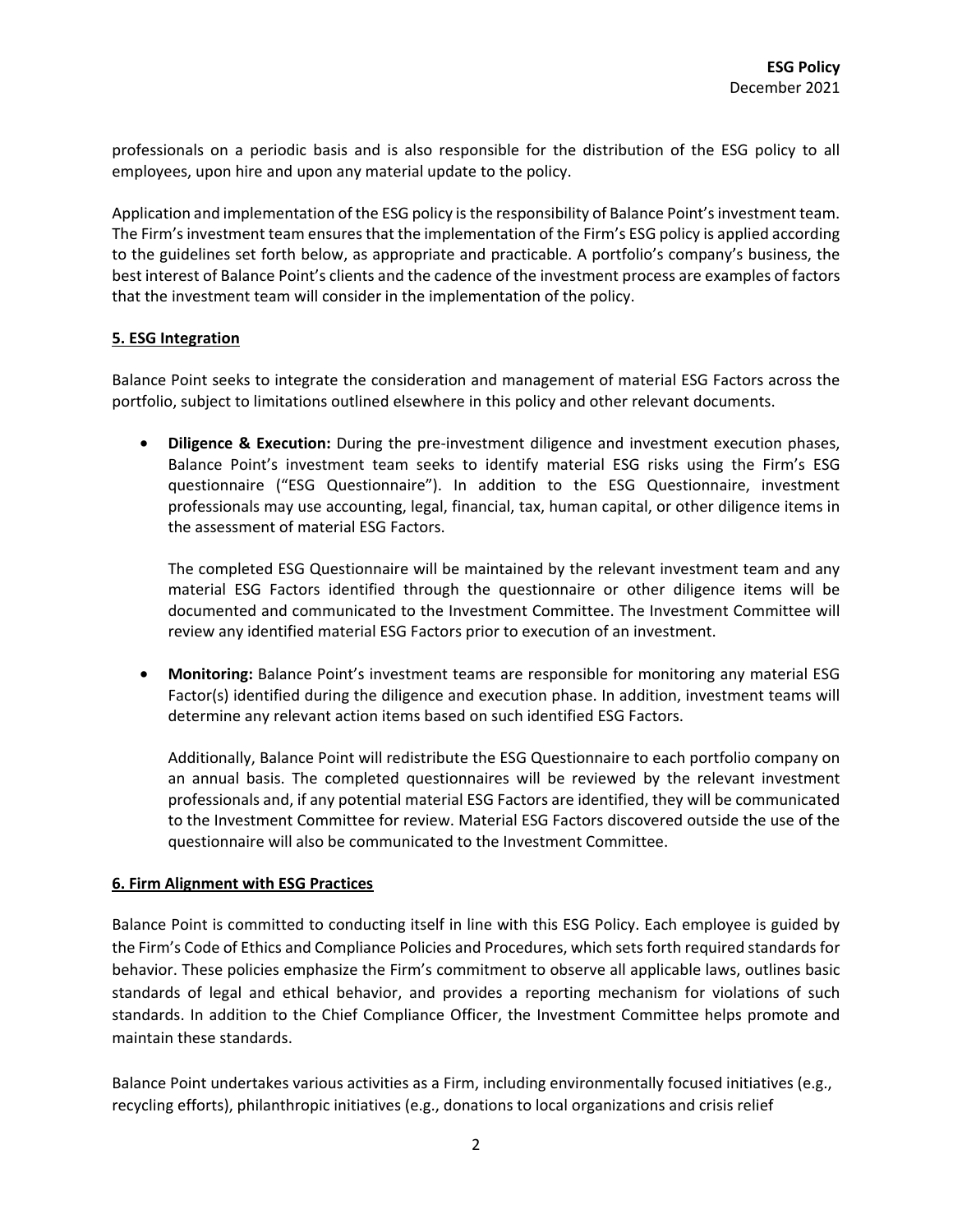contributions) and employee engagement initiatives (e.g., Firm-wide activities) that further align the Firm's corporate practices with this ESG Policy.

# **7. Conclusion**

This ESG policy is subject to on-going review and will be adjusted to reflect changes in Balance Point's business and the context in which the Firm operates.